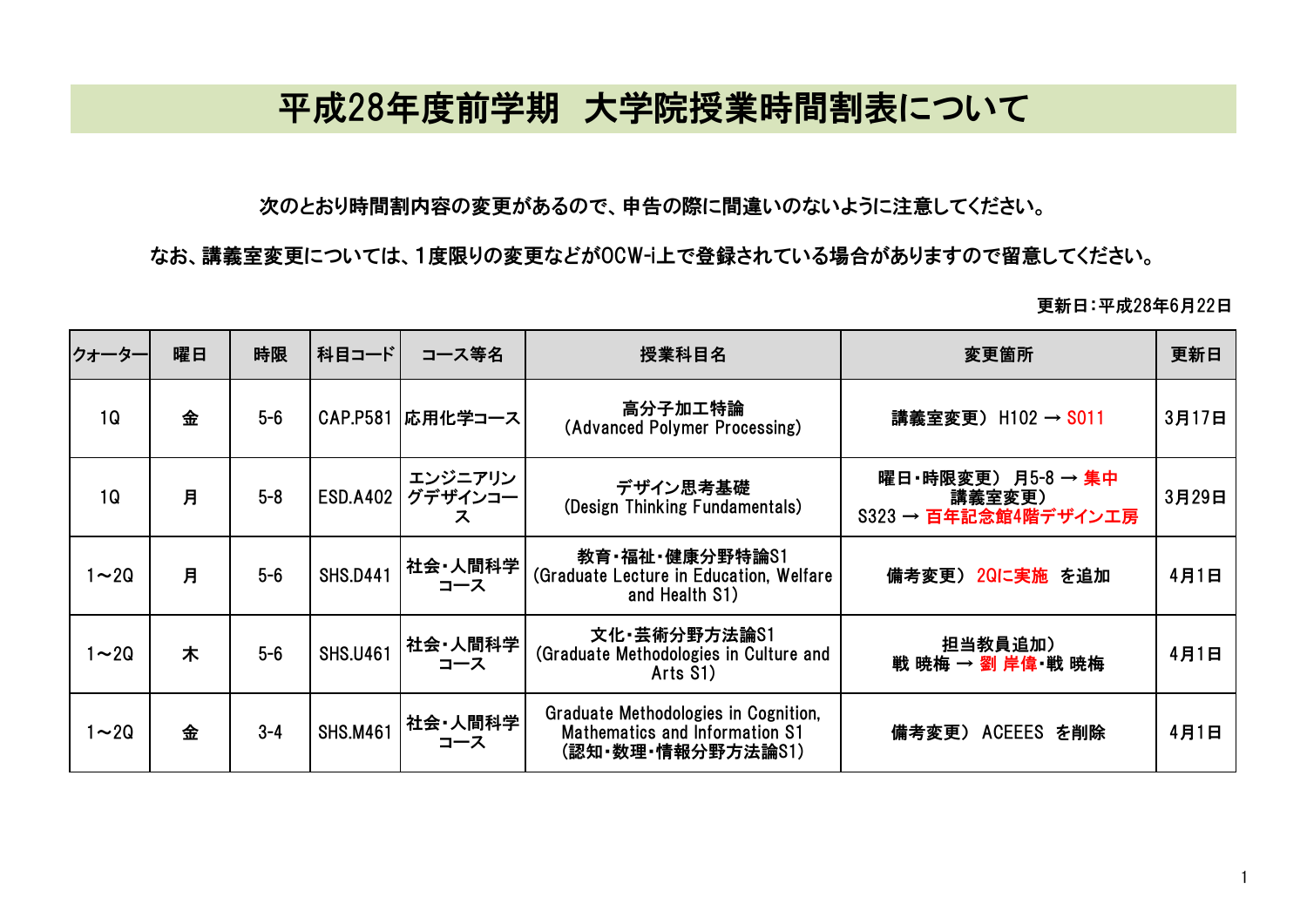| クォーター          | 曜日  | 時限                       | 科目コード           | コース等名          | 授業科目名                                                                                         | 変更箇所                   | 更新日  |
|----------------|-----|--------------------------|-----------------|----------------|-----------------------------------------------------------------------------------------------|------------------------|------|
| $1 \sim 20$    | 金   | $3 - 4$                  | <b>SHS.P461</b> | 社会・人間科学<br>コース | 政治·法律·行政分野方法論S1<br>(Graduate Methodologies in Politics, Law<br>and Administration S1)         | 備考変更) ACEEES を削除       | 4月1日 |
| $1 - 20$       | 講究等 | $\overline{\phantom{0}}$ | <b>SHS.M681</b> | 社会・人間科学<br>コース | 認知・数理・情報分野プロジェクトS3<br>(Graduate Project in Cognition,<br>Mathematics and Information S3)      | 講義室変更) W9-707 を削除      | 4月1日 |
| 1Q             | 月   | $1 - 2$                  | <b>SHS.P441</b> | 社会・人間科学<br>コース | Graduate Lecture in Politics, Law and<br><b>Administration S1A</b><br>(政治·法律·行政分野特論S1A)       | 備考変更) ACEEES を削除       | 4月1日 |
| 1Q             | 火   | $1 - 2$                  | <b>SHS.M441</b> | 社会・人間科学<br>コース | <b>Graduate Lecture in Cognition,</b><br>Mathematics and Information S1A<br>(認知·数理·情報分野特論S1A) | 備考変更) ACEEES を削除       | 4月1日 |
| 1 <sub>Q</sub> | 火   | $1 - 2$                  | <b>SHS.S441</b> | 社会·人間科学<br>コース | 科学技術社会分野特論S1A<br>(Graduate Lecture in Science, Technology<br>and Society S1A)                 | 講義室決定) W931            | 4月1日 |
| 2Q             | 火·木 | $1 - 2$                  | <b>SHS.D463</b> | 社会·人間科学<br>コース | 教育システム研究 (Analyses and<br><b>Modeling Techniques of Educational</b><br>Data)                  | 講義室変更) W9-202 → W9-706 | 4月1日 |
| 2Q             | 火   | $1 - 2$                  | <b>SHS.M442</b> | 社会・人間科学<br>コース | <b>Graduate Lecture in Cognition,</b><br>Mathematics and Information S1B<br>(認知・数理・情報分野特論S1B) | 備考変更) ACEEES を削除       | 4月1日 |
| 2Q             | 火   | $1 - 2$                  | <b>SHS.P442</b> | 社会・人間科学<br>コース | 政治·法律·行政分野特論S1B<br>(Graduate Lecture in Politics, Law and<br><b>Administration S1B)</b>       | 備考変更) ACEEES を削除       | 4月1日 |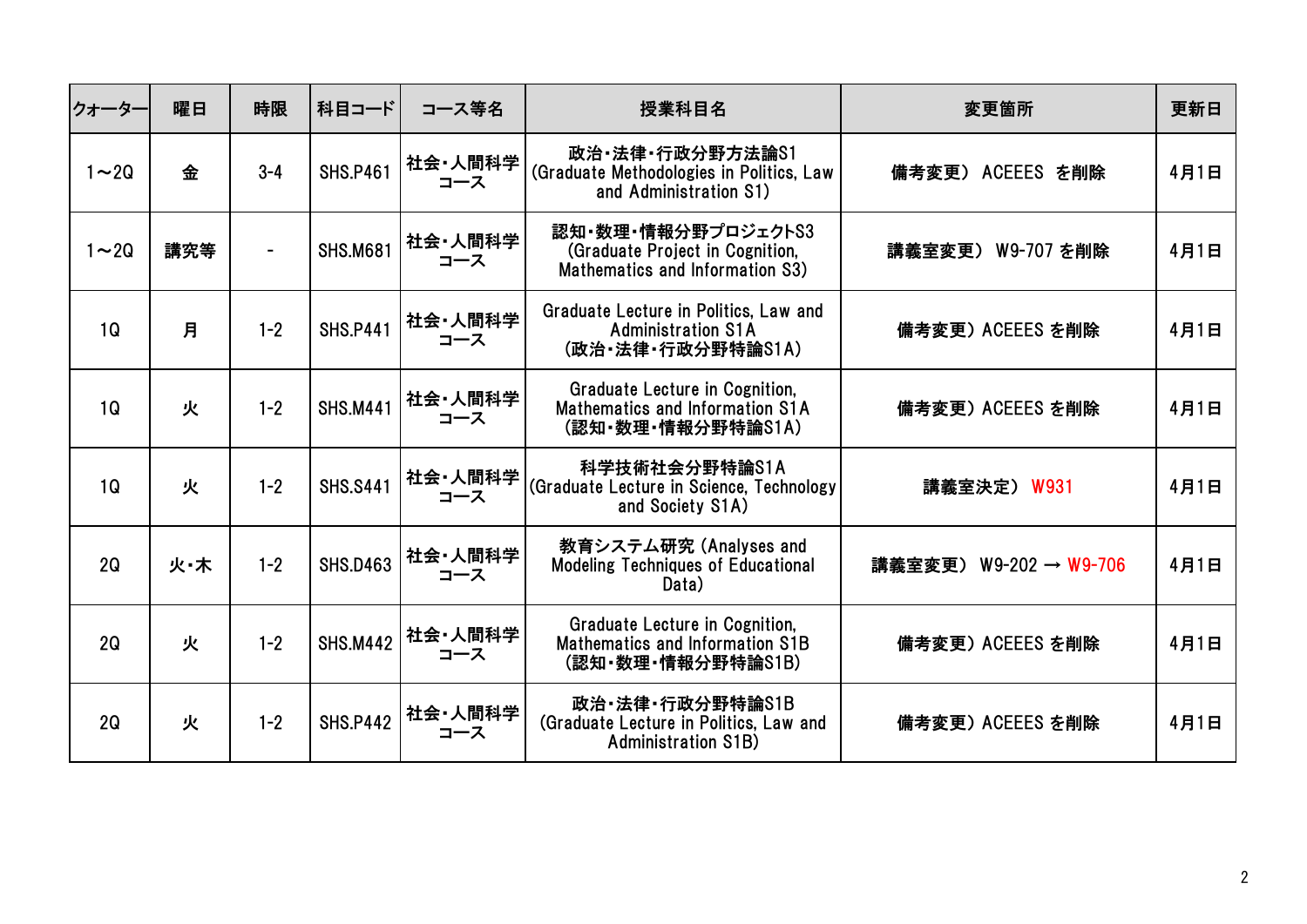| クォーター          | 曜日 | 時限      | 科目コード           | コース等名          | 授業科目名                                                                         | 変更箇所                                      | 更新日  |
|----------------|----|---------|-----------------|----------------|-------------------------------------------------------------------------------|-------------------------------------------|------|
| 2Q             | 火  | $5-6$   | <b>LAC.M562</b> | キャリア科目         | Master's Scientific Communication<br>(修士サイエンティフィックコミュニケーショ<br>ン)              | 講義室変更) J233 → G323, G324                  | 4月1日 |
| 2Q             | 火  | $5-6$   | <b>LAC.C662</b> | キャリア科目         | <b>Scientific Communication</b><br>(サイエンティフィックコミュニケーション)                      | 講義室変更) J233 → G323, G324                  | 4月1日 |
| 1Q             | 未定 |         | <b>LAJ.T431</b> | 日本語·日本文<br>化科目 | テーマ別日本語 31<br>(Topic Oriented Japanese 31)                                    | 曜日·時限変更) 未定 → 金3-4<br>講義室追記) すずかけ台G1-116  | 4月1日 |
| 1Q             | 未定 |         | LAJ.J601        | 日本語·日本文<br>化科目 | 上級日本語 4:論文執筆方法論<br>(Advanced Japanese 4: How to write<br>papers and a thesis) | 曜日·時限変更) 月3-4 → 月7-8<br>講義室決定) W1-5       | 4月2日 |
| 1 <sub>Q</sub> | 火  | $5-6$   | LAJ.T401-01     | 日本語 日本文<br>化科目 | テーマ別日本語 01【A】<br>(Topic Oriented Japanese 1[A])                               | 担当教員変更)<br>※山中 都・佐藤 礼子<br>→ ※山中 都·※吉沢 由香里 | 4月1日 |
| 1Q             | 木  | $3 - 4$ | LAJ.T401-01     | 日本語·日本文<br>化科目 | テーマ別日本語 01【A】<br>(Topic Oriented Japanese 1[A])                               | 担当教員変更)<br>※山中 都·佐藤 礼子<br>→ ※山中 都·※吉沢 由香里 | 4月1日 |
| 1Q             | 金  | $5-6$   | LAJ.J411-02     | 日本語·日本文<br>化科目 | 初級日本語1【B】<br>(Basic Japanese 1[B])                                            | 講義室変更) W1-5 → W1-2                        | 4月1日 |
| 1 <sub>Q</sub> | 金  | $7 - 8$ | <b>LAJ.T443</b> | 日本語·日本文<br>化科目 | テーマ別日本語 43<br>(Topic Oriented Japanese 43)                                    | 講義室変更) W1-5 → W1-2                        | 4月1日 |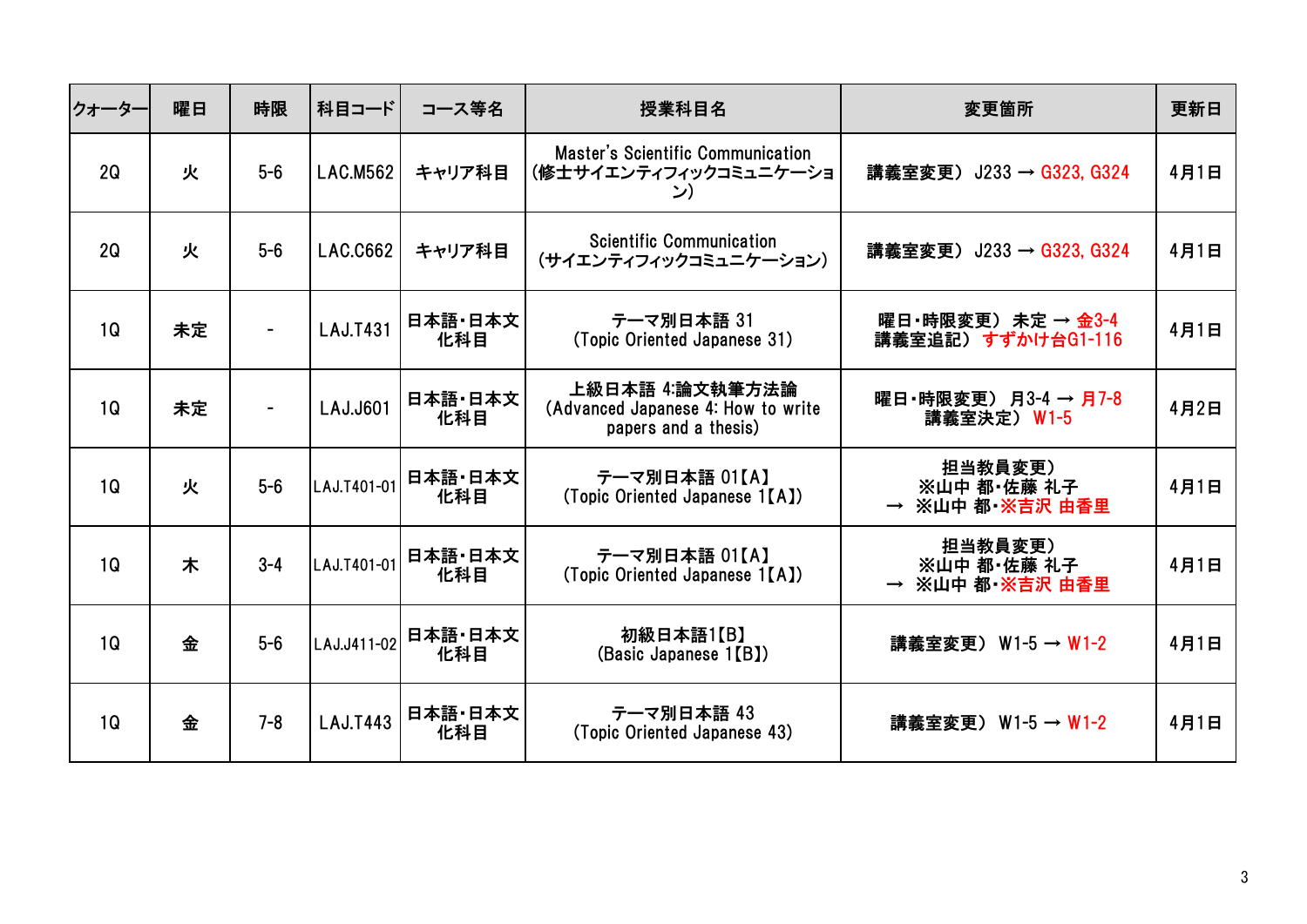| クォーター | 曜日  | 時限      | 科目コード           | コース等名          | 授業科目名                                                                     | 変更箇所                                     | 更新日  |
|-------|-----|---------|-----------------|----------------|---------------------------------------------------------------------------|------------------------------------------|------|
| 2Q    | 未定  |         | <b>LAJ.T432</b> | 日本語·日本文<br>化科目 | テーマ別日本語 32<br>(Topic Oriented Japanese 32)                                | 曜日·時限変更) 未定 → 金3-4<br>講義室追記) すずかけ台G1-116 | 4月1日 |
| 1Q    | 火   | $5-6$   | <b>LAJ.T401</b> | 日本語·日本文<br>化科目 | テーマ別日本語 01【B】<br>(Topic Oriented Japanese 1[B])                           | 担当教員変更)<br>佐藤 礼子 → ※山中 都・※吉沢 由香里         | 4月1日 |
| 1Q    | 木   | $3 - 4$ | <b>LAJ.T401</b> | 日本語·日本文<br>化科目 | テーマ別日本語 01【B】<br>(Topic Oriented Japanese 1[B])                           | 担当教員変更)<br>佐藤 礼子 → ※山中 都・※吉沢 由香里         | 4月1日 |
| 2Q    | 金   | $5-6$   | LAJ.J412-02     | 日本語·日本文<br>化科目 | 初級日本語2【B】<br>(Basic Japanese 2(B))                                        | 講義室変更) W1-5 → W1-2                       | 4月1日 |
| 2Q    | 金   | $7 - 8$ | <b>LAJ.T444</b> | 日本語·日本文<br>化科目 | テーマ別日本語 44【A】<br>(Topic Oriented Japanese 44[A])                          | 講義室変更) W1-5 → W1-2                       | 4月1日 |
| 1Q    | 月·木 | $5-6$   | <b>EEE.P421</b> | 電気電子コース        | <b>Advanced Electric Power Engineering</b><br>(電力工学特論)                    | 開講言語変更) 英語 → 日本語                         | 4月1日 |
| 1Q    | 未定  |         | ENR.B502-01     | エネルギーコー <br>ス  | エネルギーイノベーション競創プロジェクト<br>(Energy innovation co-creative project)           | クラス廃止                                    | 4月1日 |
| 2Q    | 未定  |         | ENR.B502-02     |                | エネルギーコー エネルギーイノベーション競創プロジェクト<br>ス (Energy innovation co-creative project) | クラス廃止                                    | 4月1日 |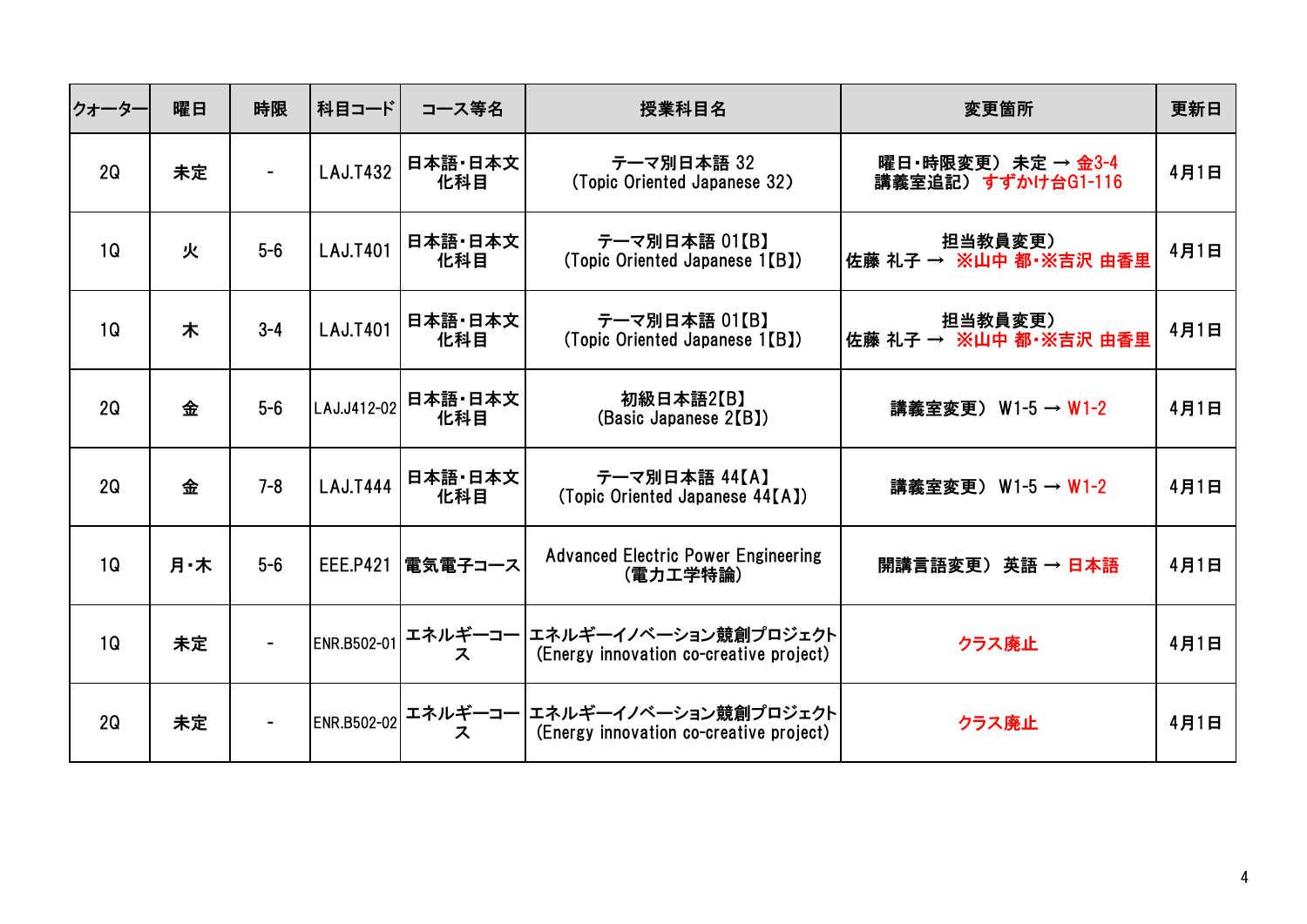| クォーター          | 曜日  | 時限      | 科目コード           | コース等名            | 授業科目名                                                                         | 変更箇所                                         | 更新日   |
|----------------|-----|---------|-----------------|------------------|-------------------------------------------------------------------------------|----------------------------------------------|-------|
| 1Q             | 月   | $1 - 2$ | <b>UDE.A401</b> | 都市·環境学<br>コース    | 都市環境研究序説<br>(An Introduction to Urban Design and<br><b>Built Environment)</b> | 講義室変更) G324 → G223                           | 4月11日 |
| 1 <sub>Q</sub> | 月   | $7 - 8$ | <b>LAC.M525</b> | キャリア科目           | 技術者の倫理(修士)<br>(Ethics of Engineers (Master Course))                           | 講義室変更) S514 → W541                           | 4月11日 |
| 1Q             | 水   | $7 - 8$ | LAC.M401-01     | キャリア科目           | 修士キャリアデザイン I 【A】<br>(Master's Career Design   [A])                            | 講義室変更) S223 → W521                           | 4月11日 |
| 1Q             | 火·金 | $3 - 4$ | XCO.T473        | 情報理工学院           | サイバーセキュリティ概論<br>(Foundation of Cybersecurity)                                 | 講義室変更)<br>$W936 \rightarrow W531(4/15 \sim)$ | 4月11日 |
| 1Q             | 木   | $3 - 4$ | <b>CHM.D401</b> | 化学コース            | 有機化学基礎特論<br>(Basic Concepts of Organic Chemistry)                             | 講義室変更) H113 → H112 ※本曜のみ                     | 4月11日 |
| 1Q             | 木   | $7 - 8$ |                 | ENR.K580 エネルギーコー | 先端エネルギー技術<br>(Leading edge energy technology)                                 | 講義室変更) I311 → S221                           | 4月11日 |
| 1Q             | 水   | $1 - 2$ | <b>ENR.H501</b> | エネルギーコー<br>ス     | エネルギー化学材料特論第一<br>(Advanced Chemical Materials for Energy<br>Issues I)         | 講義室変更) S423 → S421                           | 4月11日 |
| 2Q             | 水   | $1 - 2$ | <b>ENR.H502</b> | エネルギーコー<br>ス     | エネルギー化学材料特論第二<br>(Advanced Chemical Materials for Energy<br>Issues II)        | 講義室変更) S423 → S421                           | 4月11日 |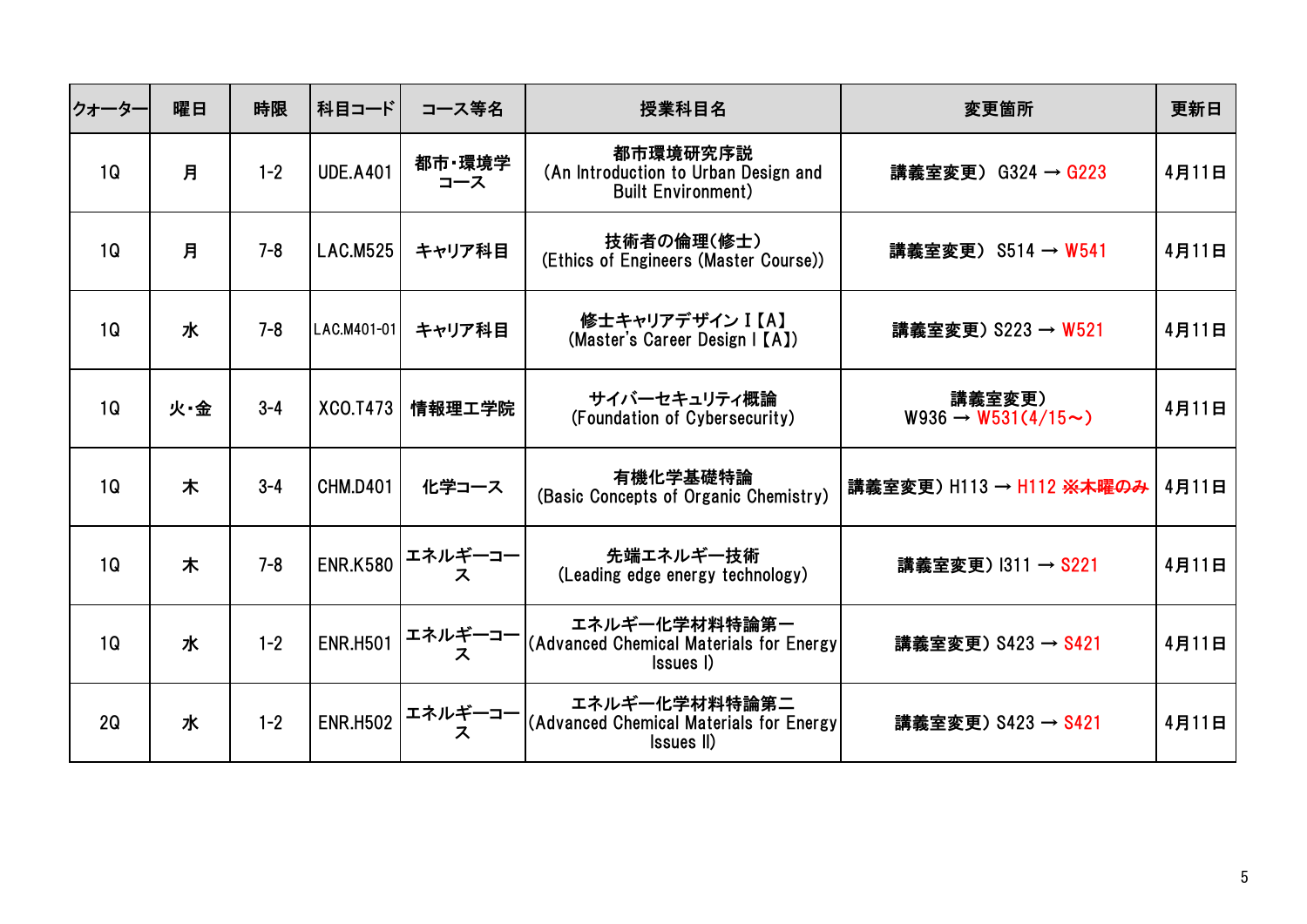| クォーター          | 曜日 | 時限      | 科目コード           | コース等名              | 授業科目名                                                                                       | 変更箇所                                                                                                    | 更新日   |
|----------------|----|---------|-----------------|--------------------|---------------------------------------------------------------------------------------------|---------------------------------------------------------------------------------------------------------|-------|
| <b>3Q</b>      | 未定 |         | <b>LAT.A407</b> | 教職科目               | ゲーミング教材設計演習<br>(Exercise of Designing Gaming<br>Instructional Materials)                    | 開講Q変更) 3Q $\rightarrow$ 2Q<br>曜日時限追記) <del>水3-4時限</del><br>単位数追記) 1単位<br>担当教員追記) 松田 稔樹<br>講義室追記) W9-319 | 4月11日 |
| 1Q             | 水  | $5 - 8$ |                 | CSC.T522   情報工学コース | ソフトウェアプロジェクトマネージメントと品<br>質管理<br>(Software Project Management and<br><b>Quality Control)</b> | 開講Q変更) 1Q → 4Q                                                                                          | 4月11日 |
| $1 \sim 20$    | 水  | $1 - 2$ | XCO.U672        | 情報理工学院             | 情報理工学英語プレゼンテーションB<br>(English Presentation Skills B<br>(Computing))                         | 講義室変更) W832 → W834                                                                                      | 4月11日 |
| 1Q             | 火  | $7 - 8$ | LAC.M402-01     | キャリア科目             | 修士キャリアデザインⅡ【A】<br>(Master's Career Design II[A])                                            | 講義室変更) J234 → J221                                                                                      | 4月11日 |
| 1Q             | 水  | $5-6$   | LAE.E441-04     | 英語科目               | Academic Presentation in English 13[4]<br>(アカデミックプレゼンテーション第十三<br>(4)                        | 講義室変更)<br>$J231(\sim 4/13) \rightarrow J233(4/20 \sim)$                                                 | 4月11日 |
| 2 <sub>Q</sub> | 木  | $5-6$   | LAJ.J412-04     | 日本語·日本文<br>化科目     | 初級日本語2【D】<br>(Basic Japanese 2(D)                                                           | 曜日時限変更) 木5-6 → 木1-2                                                                                     | 4月12日 |
| $1 \sim 20$    | 集中 |         | CHM.A641-01     | 化学コース              | 最先端コロキウム第一<br>(Colloquium on Advanced Chemistry I)                                          | 休講                                                                                                      | 4月12日 |
| 1Q             | 木  | $5-6$   | <b>MEC.E431</b> | 機械コース              | <b>Thermodynamics of Nonequilibrium</b><br><b>Systems</b><br>(非平衡系の熱力学)                     | 講義室変更) S622 → 1311                                                                                      | 4月13日 |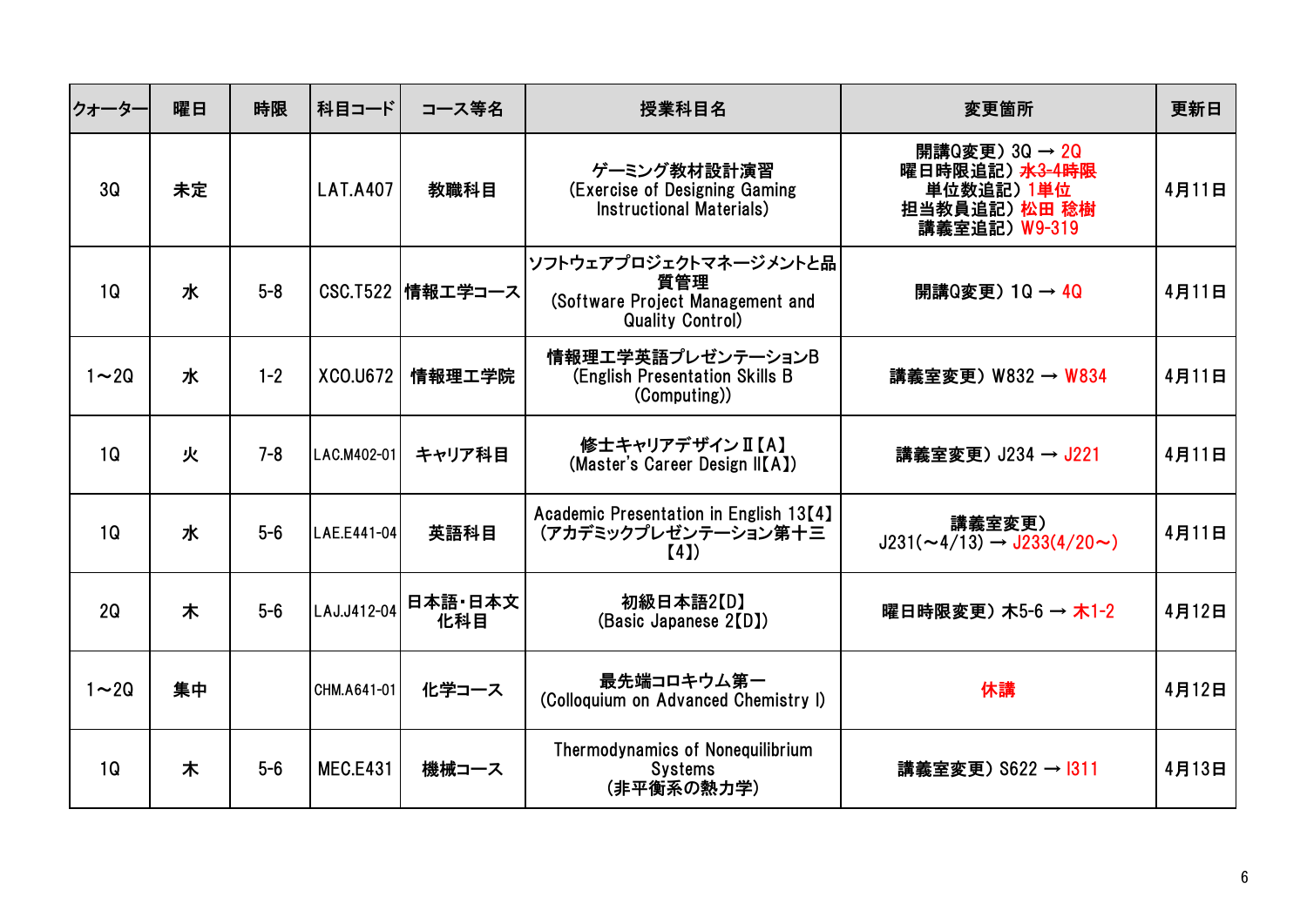| クォーター          | 曜日  | 時限      | 科目コード           | コース等名              | 授業科目名                                                                           | 変更箇所                                                                      | 更新日   |
|----------------|-----|---------|-----------------|--------------------|---------------------------------------------------------------------------------|---------------------------------------------------------------------------|-------|
| 20             | 水   | $3 - 4$ | <b>LAT.A407</b> | 教職科目               | ゲーミング教材設計演習<br>(Exercise of Designing Gaming<br>Instructional Materials)        | 曜日時限変更) 水3-4 → 集中                                                         | 4月14日 |
| 1 <sub>Q</sub> | 火·金 | $7 - 8$ | <b>IEE.B401</b> | 経営エ学コース            | 上級ミクロ経済学<br>(Advanced Microeconomics)                                           | 講義室変更) W936 → W932                                                        | 4月14日 |
| 1 <sub>Q</sub> | 未定  |         | LAC.M401-04     | キャリア科目             | 修士キャリアデザイン I 【D】<br>(Master's Career Design I(D)                                | クラス新設<br>曜日時限追記)水5-6<br>単位数追記) 1単位<br>担当教員追記) 古田 健二<br>講義室追記) W521        | 4月14日 |
| 2Q             | 未定  |         | LAC.M402-04     | キャリア科目             | 修士キャリアデザイン II 【D】<br>(Master's Career Design II [D])                            | クラス新設<br>曜日時限追記)水7-8<br>単位数追記) 1単位<br>担当教員追記) 羽鳥 好律<br>講義室追記) W241        | 4月14日 |
| $1 \sim 20$    | 水   | $3 - 4$ | EEE.G611        | 電気電子コース            | 電気電子工学特別講義第一<br>(Special Lecture I on Electrical and<br>Electronic Engineering) | 曜日時限変更) 水3-4 → 集中                                                         | 4月14日 |
| 1 <sub>Q</sub> | 月·木 | $3 - 4$ | <b>CHM.D401</b> | 化学コース              | 有機化学基礎特論<br>(Basic Concepts of Organic Chemistry)                               | 講義室変更) H113 → H112                                                        | 4月14日 |
| 2Q             | 火·金 | $1 - 2$ |                 | ART.T545   知能情報コース | 分子シミュレーション<br>(Molecular Simulation)                                            | 講義室変更)<br>情報ネットワーク演習室(すずかけ台),<br>情報ネットワーク演習室(大岡山)<br>→ 情報ネットワーク演習室(すずかけ台) | 4月14日 |
| $1 \sim 20$    | 火   | $5-6$   | <b>ARC.S421</b> | 建築学コース             | <b>Applied Building Structural Design</b><br>(応用構造設計特論)                         | 講義室変更) M112 → M1-314                                                      | 4月18日 |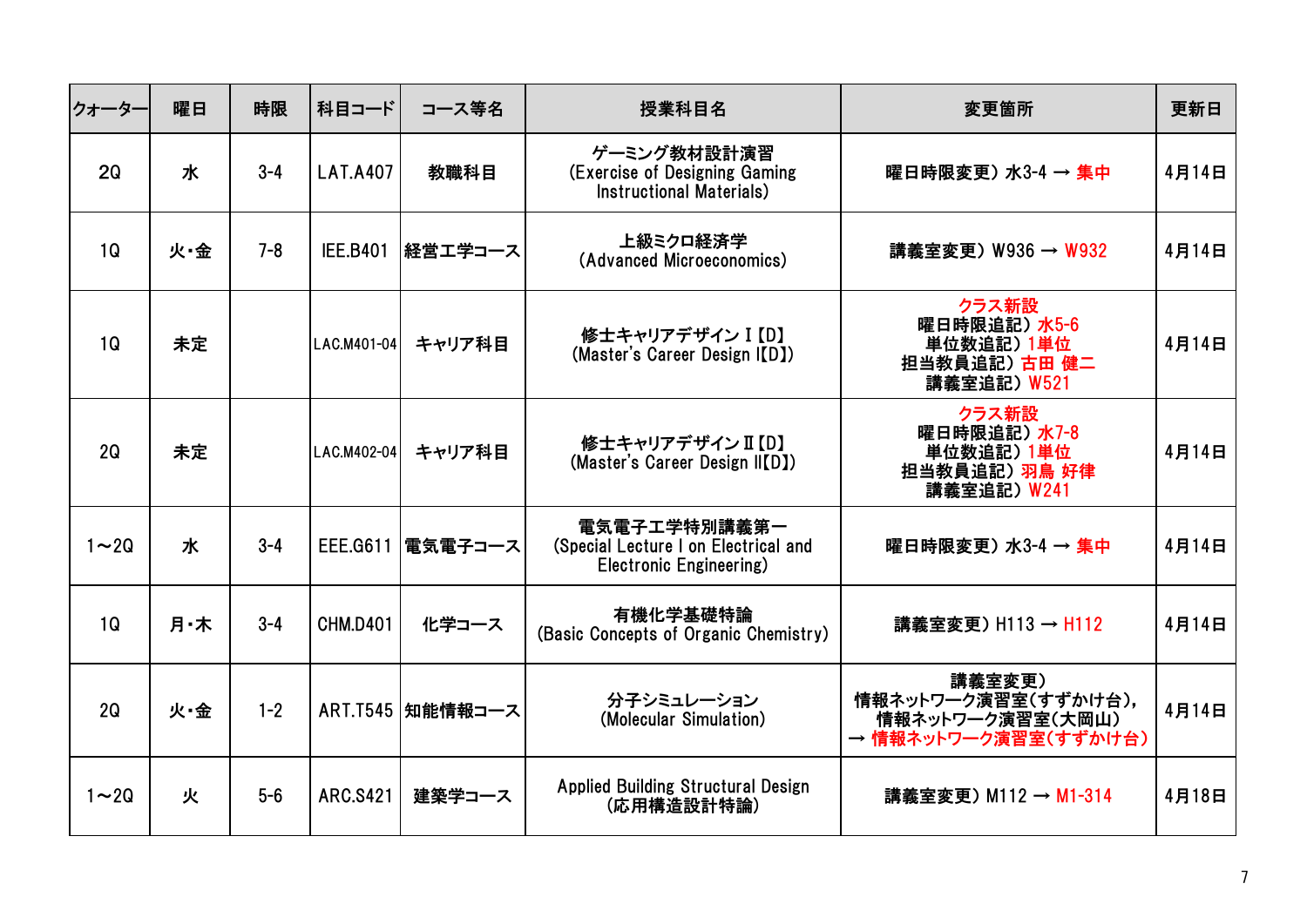| クォータ-          | 曜日  | 時限      | 科目コード           | コース等名              | 授業科目名                                                                                       | 変更箇所                                                                  | 更新日   |
|----------------|-----|---------|-----------------|--------------------|---------------------------------------------------------------------------------------------|-----------------------------------------------------------------------|-------|
| 1Q             | 火·金 | $3 - 4$ | <b>EEE.P451</b> | 電気電子コース            | <b>Plasma Engineering</b><br>(プラズマエ学)                                                       | 講義室変更) S322 → S515                                                    | 4月18日 |
| $1 - 20$       | 火   | $7 - 8$ | <b>MEC.M431</b> | 機械コース              | 宇宙システムデザイン<br>(Space Systems Design)                                                        | 講義室変更) S011 → I321                                                    | 4月18日 |
| 2Q             | 水   | $5-6$   | <b>LAH.S402</b> | 文系教養科目             | 文系エッセンス2<br>(Essence of Humanities and Social<br>Sciences2)                                 | 曜日時限変更) 水3-4 → 水5-6                                                   | 4月18日 |
| 2Q             | 水   | $5-6$   | <b>LAH.S404</b> | 文系教養科目             | 文系エッセンス4<br>(Essence of Humanities and Social<br>Sciences4)                                 | 曜日時限変更)水3-4→水5-6<br>講義室変更) S222 → H135                                | 4月18日 |
| 1 <sub>Q</sub> | 木   | $7 - 8$ | CAP.1403        | 応用化学コース            | 錯体化学特論<br>(Advanced Coordination Chemistry)                                                 | 講義室変更) G112 → J233                                                    | 4月18日 |
| 2Q             | 火   | $5-6$   | LAC.M401-02     | キャリア科目             | 修士キャリアデザイン I 【B】<br>(Master's Career Design I(B))                                           | 講義室変更) J234 → B223                                                    | 4月18日 |
| 1Q             | 木   | $1 - 2$ | <b>HCB.C521</b> | ライフエンジニ<br>アリングコース | 先端ライフエンジニアリング第一<br>(Advanced Human Centered Science and<br><b>Biomedical Engineering I)</b> | 講義室変更) B221,W833 → J234,W833                                          | 4月18日 |
| 1Q             | 火   | $1 - 2$ | <b>HCB.C421</b> | ライフエンジニ<br>アリングコース | ライフエンジニアリング概論第一<br><b>Biomedical Engineering I)</b>                                         | (Outline of Human Centered Science and   講義室変更) B221,W831 → B223,W831 | 4月18日 |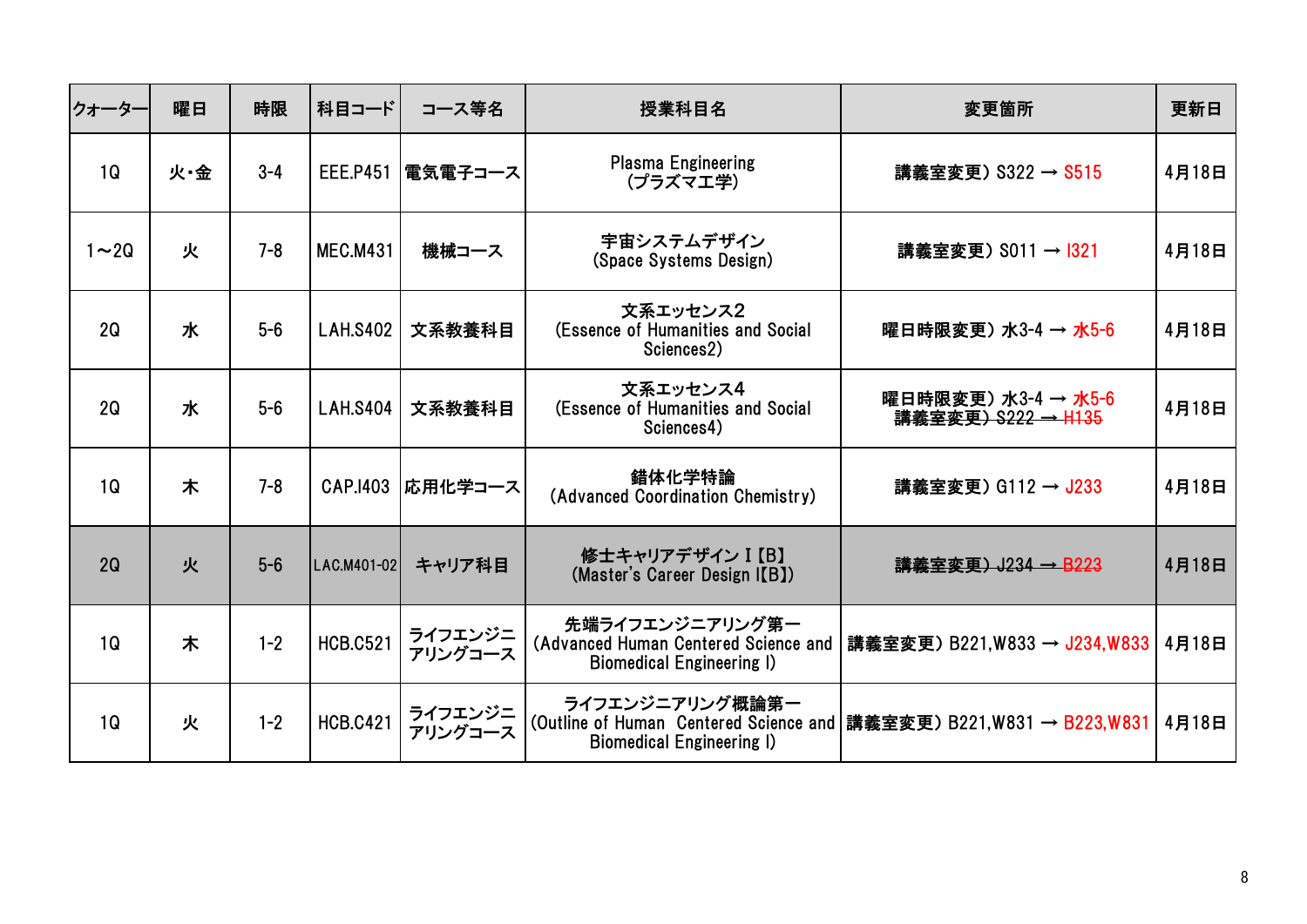| クォーター          | 曜日 | 時限      | 科目コード           | コース等名              | 授業科目名                                                       | 変更箇所                                        | 更新日   |
|----------------|----|---------|-----------------|--------------------|-------------------------------------------------------------|---------------------------------------------|-------|
| 1Q             | 木  | $3 - 4$ | LAE.E431-03     | 英語科目               | Oral Expression in English 13<br>(英語スピーキング演習第十三)            | 講義室変更) 2ラボ → S518                           | 4月18日 |
| 2Q             | 木  | $3 - 4$ | LAE.E432-03     | 英語科目               | Oral Expression in English 14<br>(英語スピーキング演習第十四)            | 講義室変更) 2ラボ → S518<br>※ 6月16日のみ, H116で開講します。 | 4月18日 |
| 1Q             | 木  | $1 - 2$ |                 | CAP.A441   応用化学コース | 電気化学特論第一<br>(Advanced Electrochemistry I)                   | 講義室変更) S423 → W641                          | 4月18日 |
| 2Q             | 木  | $1 - 2$ |                 | CAP.A442   応用化学コース | 電気化学特論第二<br>(Advanced Electrochemistry II)                  | 講義室変更) S423 → W631                          | 4月18日 |
| 1 <sub>Q</sub> | 金  | $3 - 4$ |                 | CAP.A465   応用化学コース | 生物無機化学特論第一<br>(Advanced Bioinorganic Chemistry I)           | 講義室変更) H104 → W936                          | 4月18日 |
| 2Q             | 金  | $3 - 4$ |                 | CAP.A466  応用化学コース  | 生物無機化学特論第二<br>(Advanced Bioinorganic Chemistry II)          | 講義室変更) H104 → W935                          | 4月18日 |
| 1Q             | 木  | $3 - 4$ | LAC.M413        | キャリア科目             | 修士キャリアデザイン演習<br>(Master's Career Design Practice)           | 講義室変更) S511, S512 → H102, H103              | 4月21日 |
| 2Q             | 水  | $5-6$   | <b>LAH.S402</b> | 文系教養科目             | 文系エッセンス2<br>(Essence of Humanities and Social<br>Sciences2) | 講義室変更) W933 → H101                          | 4月22日 |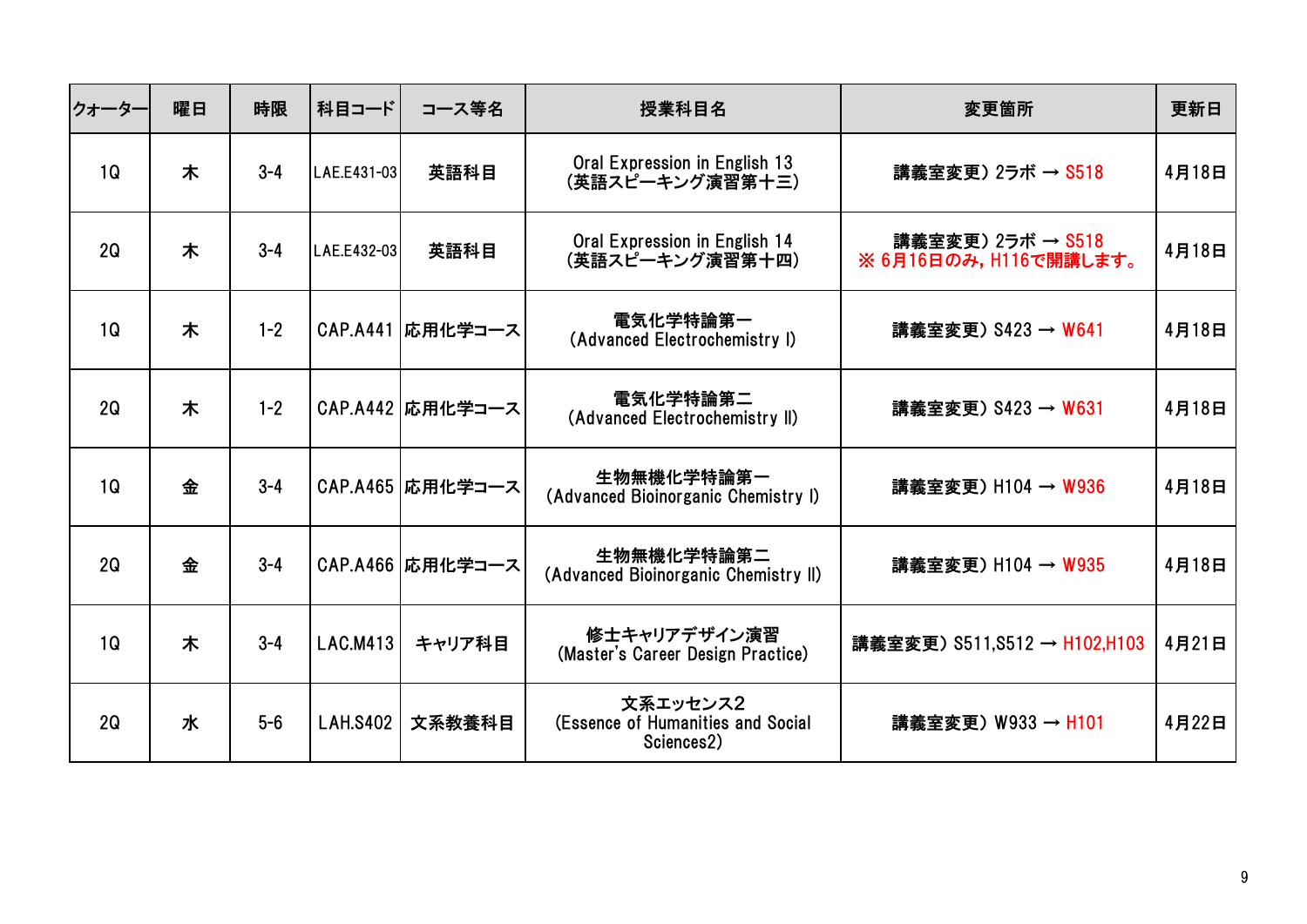| クォーター          | 曜日  | 時限       | 科目コード           | コース等名              | 授業科目名                                                      | 変更箇所                                             | 更新日   |
|----------------|-----|----------|-----------------|--------------------|------------------------------------------------------------|--------------------------------------------------|-------|
| 2Q             | 水   | $3 - 4$  | LAH.C401-03     | 文系教養科目             | リーダーシップ道場[3]<br>(Leadership Workshop[3])                   | 講義室変更) W834 → H111                               | 4月26日 |
| 2Q             | 水   | $3 - 4$  | LAH.C401-04     | 文系教養科目             | リーダーシップ道場【4】<br>(Leadership Workshop[4])                   | 講義室変更)W932 → <del>W93</del> 4                    | 4月26日 |
| 2Q             | 水   | $3 - 4$  | LAH.C401-05     | 文系教養科目             | リーダーシップ道場[5]<br>(Leadership Workshop[5])                   | 講義室変更) J232 → G221                               | 4月26日 |
| 2Q             | 水   | $3 - 4$  | LAH.C401-06     | 文系教養科目             | リーダーシップ道場【6】<br>(Leadership Workshop[6])                   | 講義室変更) J234 → G223                               | 4月26日 |
| 2Q             | 火·金 | $3 - 4$  |                 | ART.T458   知能情報コース | <b>Machine Learning</b><br>(機械学習)                          | 講義室変更) W833,G311 → W631,J232                     | 4月26日 |
| 1 <sub>Q</sub> | 木   | $9 - 10$ | <b>TIM.B418</b> | 技術経営専門<br>職学位課程    | Strategic Management of Technology I<br>(技術の戦略的マネジメント1)    | 講義室変更) W936 → W932<br>※5月12日(木)より変更              | 4月26日 |
| 2Q             | 木   | $9 - 10$ | <b>TIM.B419</b> | 技術経営専門<br>職学位課程    | Strategic Management of Technology II<br>(技術の戦略的マネジメント II) | 講義室変更) W936 → W932                               | 4月27日 |
| 2Q             | 木   | $5-6$    | LAC.C651-02     | キャリア科目             | <b>Technical Discussion</b><br>(テクニカルディスカッション)             | 講義室変更)<br>$J232,J233,J234 \rightarrow B222,B223$ | 5月2日  |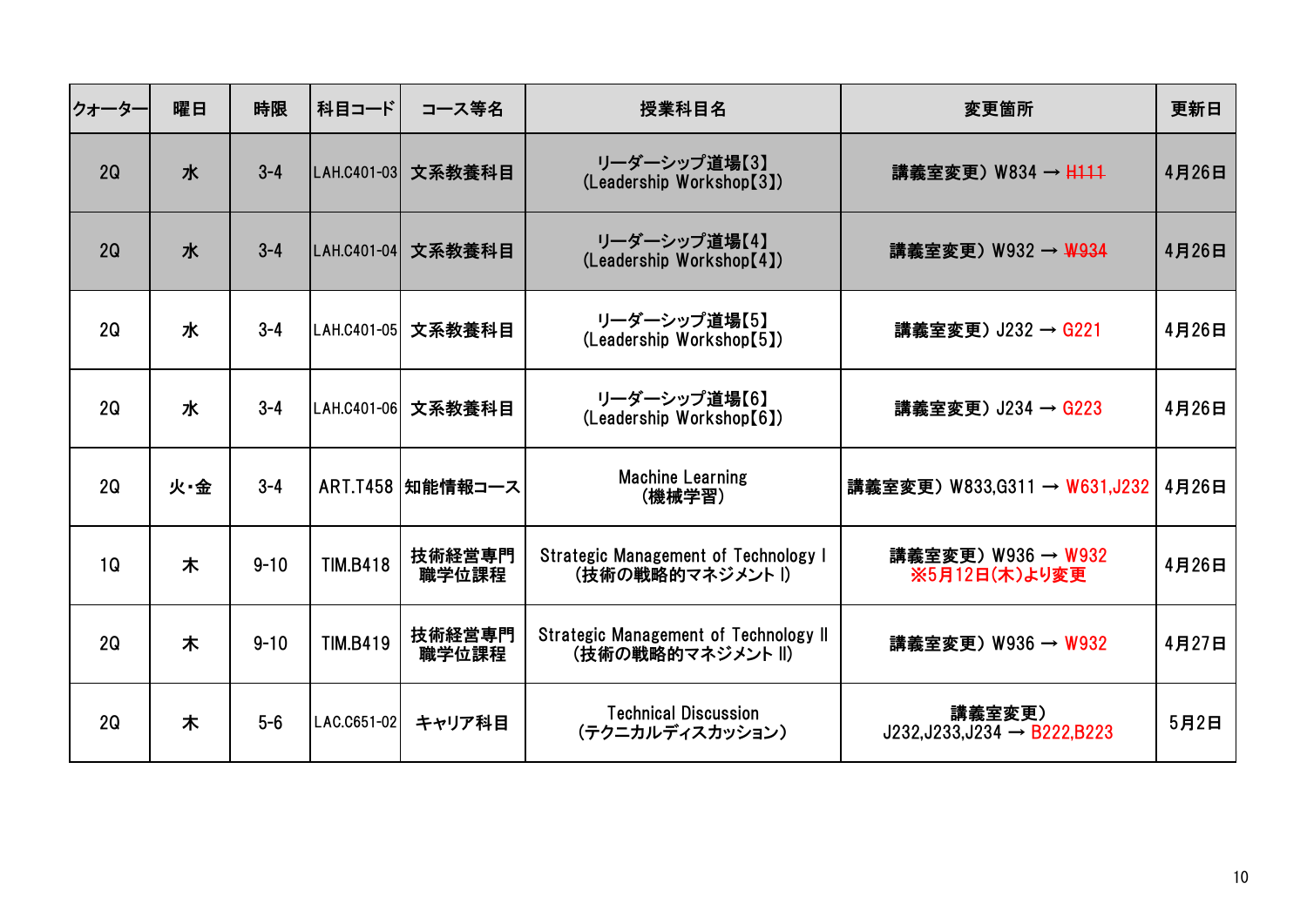| クォーター | 曜日  | 時限      | 科目コード           | コース等名              | 授業科目名                                                                                                      | 変更箇所                                                               | 更新日   |
|-------|-----|---------|-----------------|--------------------|------------------------------------------------------------------------------------------------------------|--------------------------------------------------------------------|-------|
| 2Q    | 木   | $5-6$   | LAC.M451-02     | キャリア科目             | <b>Master's Technical Discussion</b><br>(修士テクニカルディスカッション)                                                  | 講義室変更)<br>$J232,J233,J234 \rightarrow B222,B223$                   | 5月2日  |
| 1Q    | 月·木 | $7 - 8$ |                 | EEE.D401   電気電子コース | <b>Fundamentals of Electronic Materials</b><br>(電子物性基礎論)                                                   | 講義室変更) S223 → S222                                                 | 5月10日 |
| 2Q    | 水   | $3 - 4$ | <b>LAH.S401</b> | 文系教養科目             | 文系エッセンス1<br>(Essence of Humanities and Social<br>Sciences1)                                                | 講義室変更) W541 → W241                                                 | 5月10日 |
| 2Q    | 水   | $5-6$   | <b>LAH.S404</b> | 文系教養科目             | 文系エッセンス4<br>(Essence of Humanities and Social<br>Sciences4)                                                | 講義室変更) H135 → S221                                                 | 5月10日 |
| 2Q    | 火   | $7 - 8$ | <b>LAT.A406</b> | 教職科目               | <b>Publishing in Educational and Cognitive</b><br><b>Science Community</b><br>(教育・認知科学分野における学術論文作<br>成技術論) | 講義室変更) W936 → W9-716                                               | 5月18日 |
| 2Q    | 火   | $5-6$   | <b>MAT.P401</b> | 材料コース              | 有機光学材料物理<br>(Organic Optical Materials physics)                                                            | 曜日時限変更)火5-6→月3-4                                                   | 5月18日 |
| 2Q    | 水   | $3 - 4$ | <b>LAH.S417</b> | 文系教養科目             | 文系エッセンス17<br>(Essence of Humanities and Social<br>Sciences17)                                              | クラス新設<br>曜日時限追記)水3-4<br>単位数追記) 1単位<br>担当教員追記) 永岑 光恵<br>講義室追記) W541 | 5月25日 |
| 2Q    | 水   | $3 - 4$ | <b>LAH.S418</b> | 文系教養科目             | 文系エッセンス18<br>(Essence of Humanities and Social<br>Sciences18)                                              | クラス新設<br>曜日時限追記)水3-4<br>単位数追記) 1単位<br>担当教員追記) 生貝 直人<br>講義室追記) S222 | 5月25日 |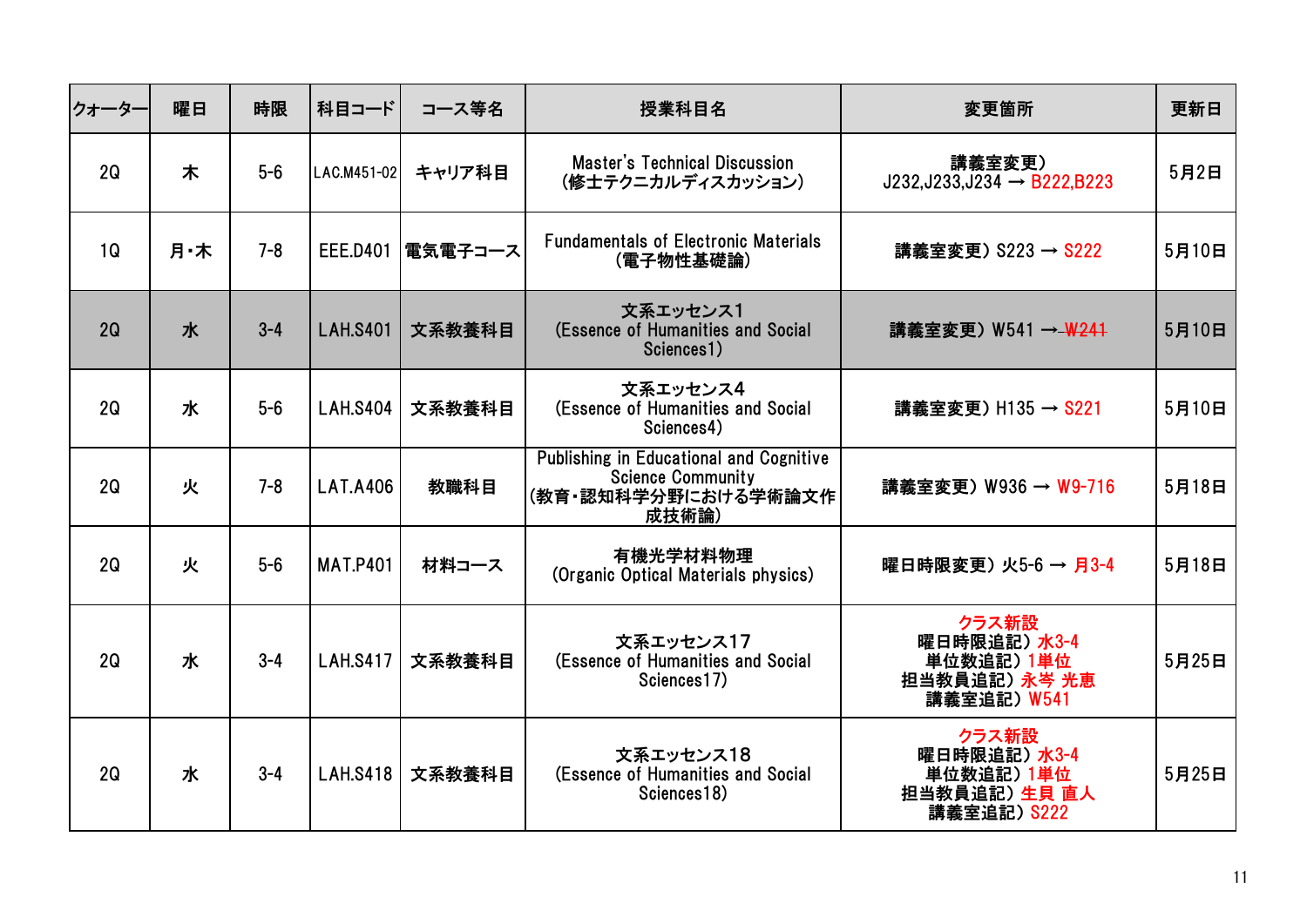| クォーター          | 曜日  | 時限      | 科目コード           | コース等名              | 授業科目名                                                                   | 変更箇所                                                             | 更新日   |
|----------------|-----|---------|-----------------|--------------------|-------------------------------------------------------------------------|------------------------------------------------------------------|-------|
| 2Q             | 火   | $5-6$   | LAC.M401-02     | キャリア科目             | 修士キャリアデザイン I 【B】<br>(Master's Career Design I(B))                       | 講義室変更) B223 → J221                                               | 5月25日 |
| 2Q             | 火·金 | $5-6$   | <b>ART.T451</b> | 知能情報コース            | <b>Mathematics of Discrete Systems</b><br>(離散系の数理)                      | 講義室変更) J221 → G221                                               | 5月25日 |
| 2Q             | 月·木 | $5-6$   | <b>IEE.B406</b> | 経営エ学コース            | 歴史と経済<br>(Historians and Economists)                                    | 講義室変更) W931 → W932                                               | 5月27日 |
| 2Q             | 金   | $5 - 8$ |                 | ART.T453   知能情報コース | 情報系グループ型問題解決演習(情報生<br>命)<br>Workshop on Group Problem-Solving<br>(ACLS) | 曜日時限変更)金5-8 → 集中<br>講義室変更)<br>$B225.W831 \rightarrow J233.H-B04$ | 5月31日 |
| 2Q             | 水   | $3 - 4$ | <b>LAH.S401</b> | 文系教養科目             | 文系エッセンス1<br>(Essence of Humanities and Social<br>Sciences1)             | 講義室変更) W241 → H101                                               | 6月2日  |
| 2Q             | 水   | $3 - 4$ | <b>LAH.A503</b> | 文系教養科目             | 世界を知る:中南米<br>(Area Studies: Latin America)                              | 講義室変更) H101 → W241                                               | 6月2日  |
| 2 <sub>Q</sub> | 水   | $3 - 4$ | LAH.C401-01     | 文系教養科目             | リーダーシップ道場【1】<br>(Leadership Workshop1)                                  | 講義室変更) H114 → S622                                               | 6月3日  |
| 2Q             | 水   | $3 - 4$ | LAH.C401-02     | 文系教養科目             | リーダーシップ道場【2】<br>(Leadership Workshop2)                                  | 講義室変更) W833 → W641                                               | 6月3日  |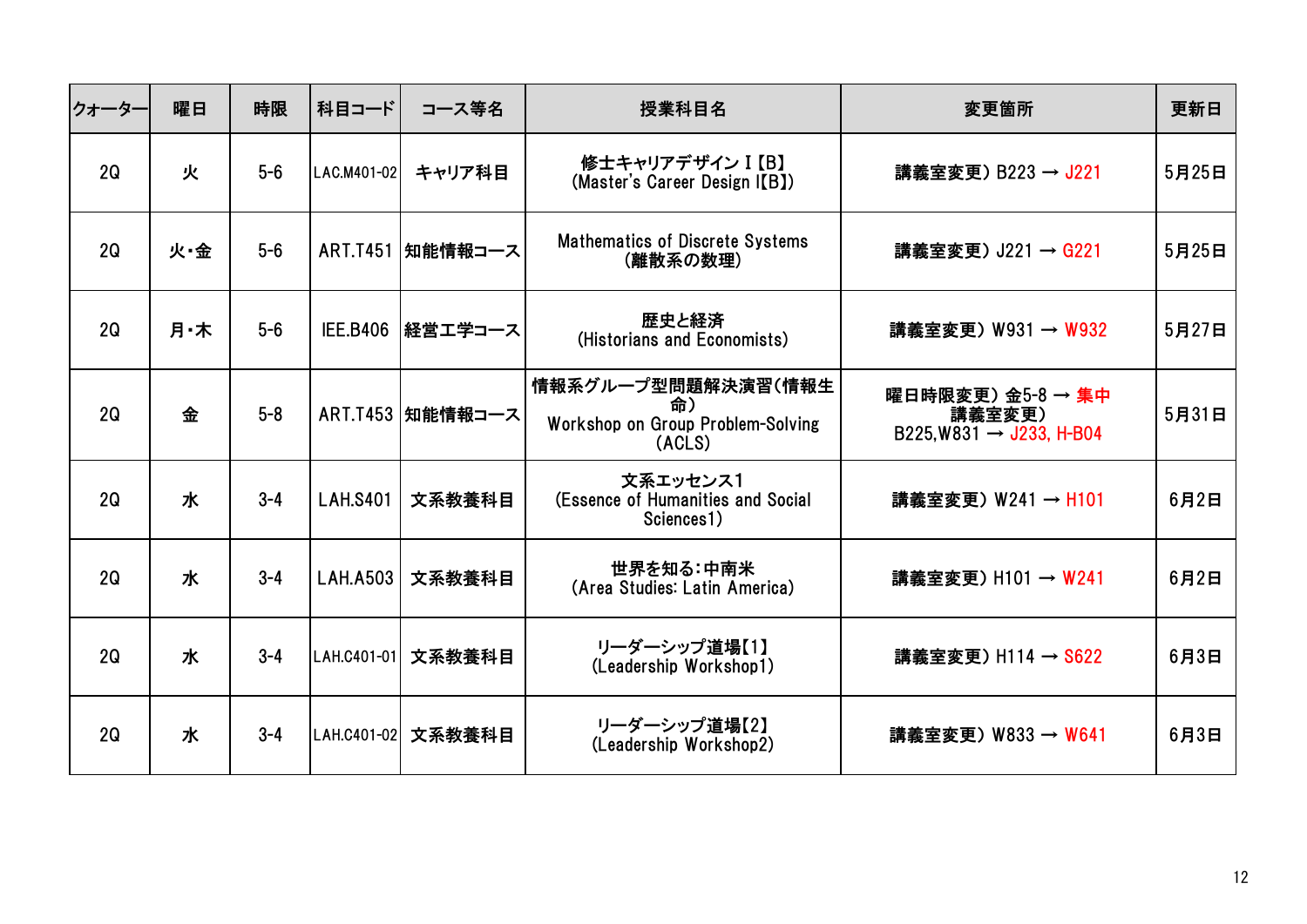| クォーター | 曜日  | 時限       | 科目コード           | コース等名           | 授業科目名                                           | 変更箇所                                      | 更新日  |
|-------|-----|----------|-----------------|-----------------|-------------------------------------------------|-------------------------------------------|------|
| 2Q    | 水   | $3 - 4$  | LAH.C401-03     | 文系教養科目          | リーダーシップ道場【3】<br>(Leadership Workshop3)          | 講義室変更) H111 → W621                        | 6月3日 |
| 2Q    | 水   | $3 - 4$  | LAH.C401-04     | 文系教養科目          | リーダーシップ道場【4】<br>(Leadership Workshop4)          | 講義室変更) W934 → W933                        | 6月3日 |
| 20    | 水   | $3 - 4$  | LAC.C601-02     | キャリア科目          | 博士キャリアデザイン I 【B】<br>(Doctoral Career Design IB) | 講義室変更) S515 → S621                        | 6月3日 |
| 2Q    | 月·木 | $1 - 2$  | <b>LST.A504</b> | 生命理工学コー<br>ス    | <b>Medical Biotechnology</b><br>(医用生物工学)        | 講義室変更) B221, S223 → B223, S223            | 6月3日 |
| 2Q    | 土   | $9 - 10$ | <b>TIM.B514</b> | 技術経営専門<br>職学位課程 | サービスイノベーション論 II<br>(Service Innovation II)      | 講義室変更) CIC913 → CIC711                    | 6月6日 |
| 2Q    | 金   | $5-6$    | <b>EEE.D411</b> | 電気電子コース         | <b>Semiconductor Physics</b><br>(半導体物性論)        | 講義室変更) S224 → S223                        | 6月9日 |
| 2Q    | 火   | $1 - 2$  | <b>LAJ.T446</b> | 日本語·日本文<br>化科目  | テーマ別日本語 46<br>(Topic Oriented Japanese 46)      | 講義室変更) W1-118 → W936                      | 6月9日 |
| 2Q    | 木   | $3 - 4$  | LAJ.T401-02     | 日本語 日本文<br>化科目  | テーマ別日本語 01【B】<br>(Topic Oriented Japanese 46 B) | 講義室変更) W1-118 → W936<br>※火5-6の講義室はW112です。 | 6月9日 |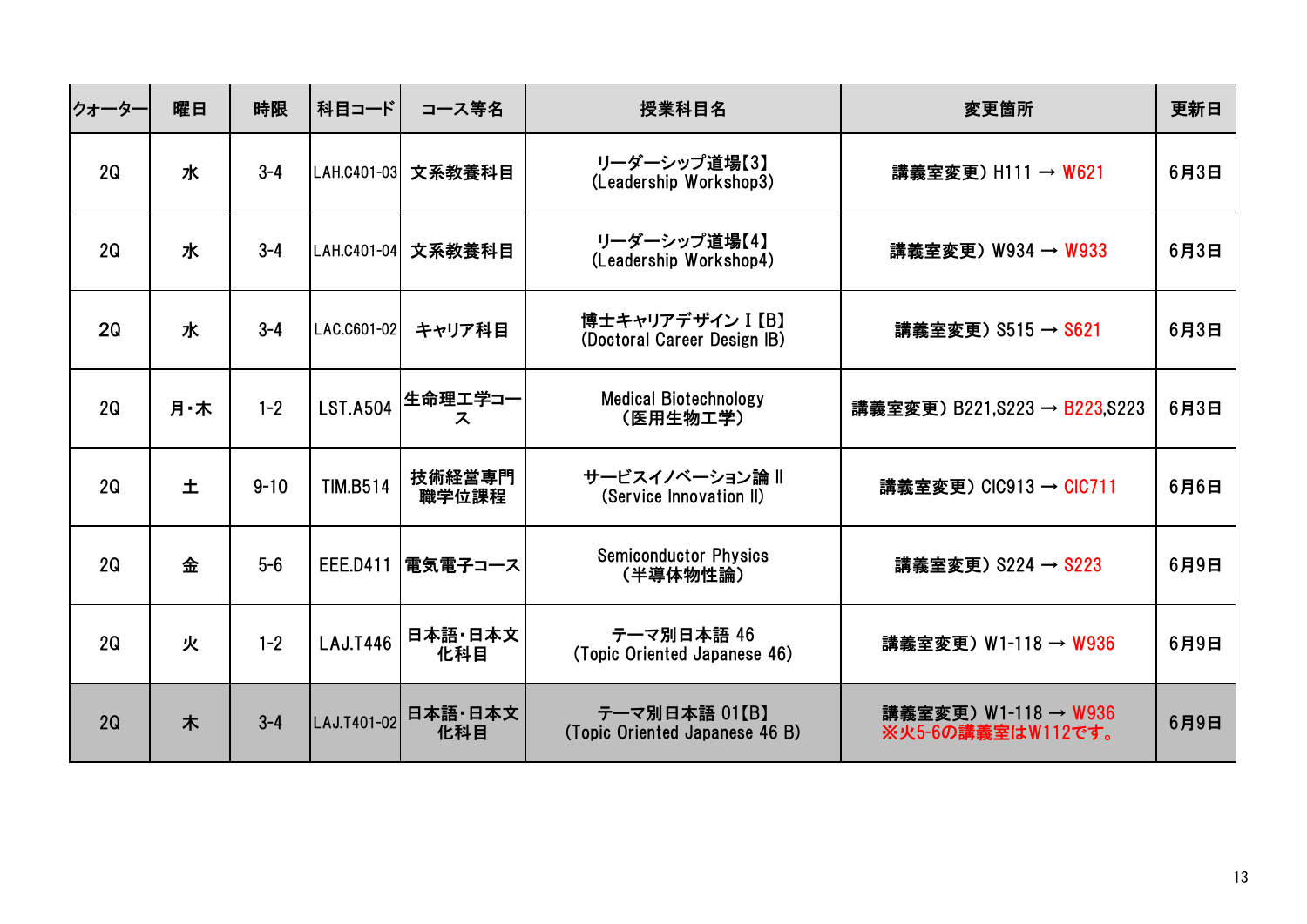| クォータ-          | 曜日  | 時限      | 科目コード           | コース等名          | 授業科目名                                                                                               | 変更箇所                | 更新日   |
|----------------|-----|---------|-----------------|----------------|-----------------------------------------------------------------------------------------------------|---------------------|-------|
| 2Q             | 月   | $3 - 4$ | <b>SHS.S442</b> | 社会·人間科学<br>コース | 科学技術社会分野特論S1B<br>(Graduate Lecture in Science, Technology<br>and Society S1B)                       | 曜日時限変更) 月3-4 → 金1-2 | 6月13日 |
| 2Q             | 火·金 | $1 - 2$ | <b>ICT.I408</b> | 情報通信コース        | アナログ集積回路<br>(Analog Integrated Circuits)                                                            | 講義室変更) S332 → S224  | 6月14日 |
| 2Q             | 火·金 | $7 - 8$ | <b>IEE.B402</b> | 経営エ学コース        | 上級マクロ経済学<br>(Advanced Macroeconomics)                                                               | 講義室変更) W933 → W934  | 6月15日 |
| 2Q             | 水   | $5-6$   | <b>LAL.R432</b> | 第二外国語科<br>目    | ロシア語文化演習2<br>(Russian Seminar: Culture and Society 2)                                               | 講義室変更) H119A → H137 | 6月15日 |
| 2Q             | 火   | $5-6$   | <b>ENR.1520</b> | エネルギーコー<br>ス   | 固体構造物性特論<br>(Advanced Lecture on Crystal Structure<br>and Correlation with Properties of<br>Solids) | 講義室変更) H136 → H119B | 6月16日 |
| 2 <sub>Q</sub> | 木   | $3 - 4$ | CAP.1415        | 応用化学コース        | 環境分析化学<br>(Environmental Analytical Chemistry)                                                      | 講義室変更) G112 → G114  | 6月17日 |
| 2Q             | 木   | $5-6$   | CAP.1413        | 応用化学コース        | 分子集合体化学特論<br>(Advanced Supramolecular Chemistry)                                                    | 講義室変更) G112 → G114  | 6月17日 |
| 2Q             | 火   | $7 - 8$ | <b>GEG.E412</b> | 地球環境共創<br>コース  | <b>Hydrology and Water Resources</b><br>Conservation<br>(水資源保全論)                                    | 講義室変更) G512 → G511  | 6月17日 |